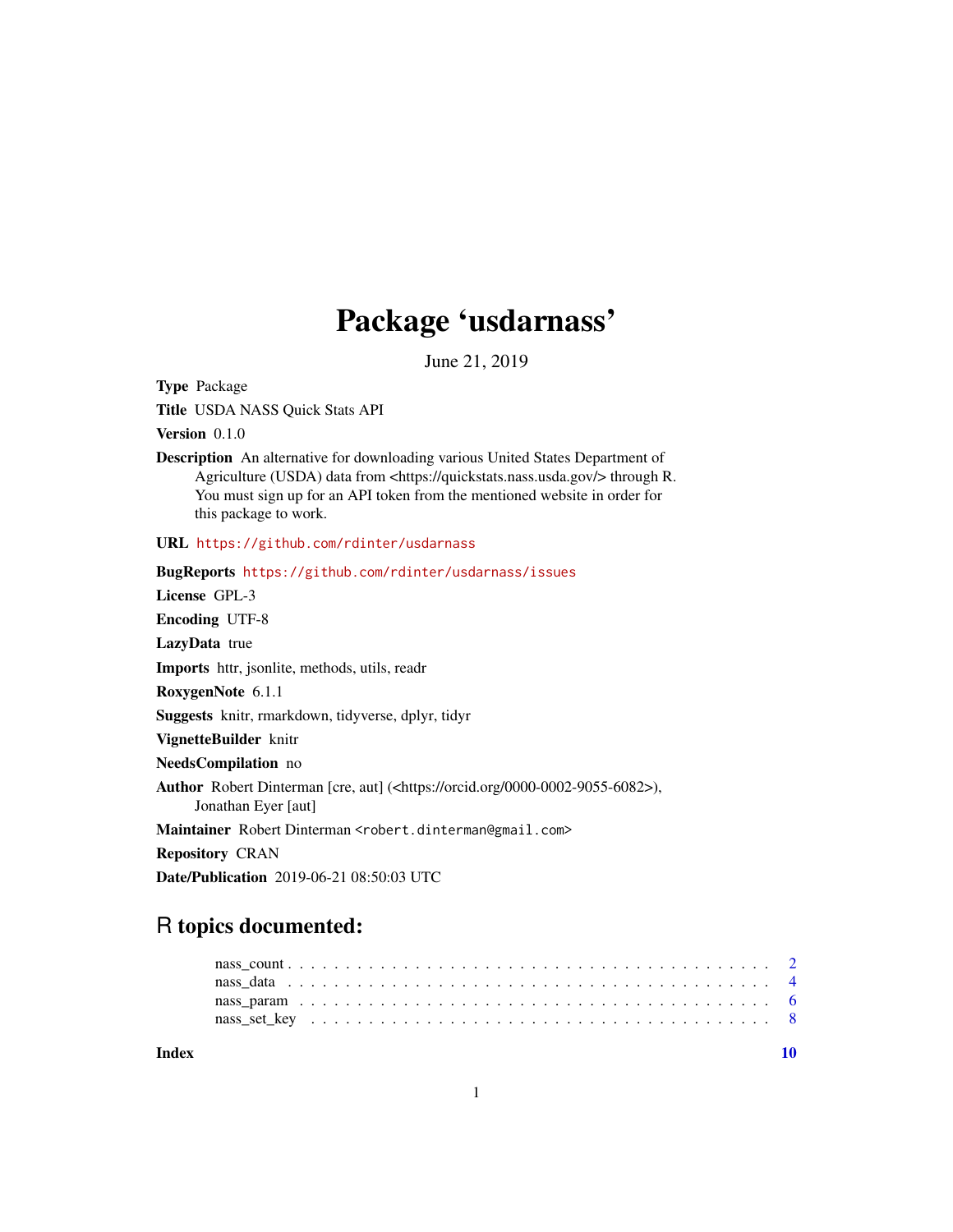#### Description

Checks the number of observations that will be returned in a data request. All queries to the Quick Stats are limited to 50,000 observations. This is a helpful function in determining how to structure a data request to fit within the 50,000 limit.

#### Usage

```
nass_count(source_desc = NULL, sector_desc = NULL, group_desc = NULL,
  commodity_desc = NULL, short_desc = NULL, domain_desc = NULL,
  domaincat_desc = NULL, agg_level_desc = NULL,
  statisticcat_desc = NULL, state_name = NULL, asd_desc = NULL,
  county_name = NULL, region_desc = NULL, zip_5 = NULL,
  watershed_desc = NULL, year = NULL, freq_desc = NULL,
  reference_period_desc = NULL, token = NULL, ...)
```
#### Arguments

| source_desc | "Program" - Source of data ("CENSUS" or "SURVEY"). Census program in-<br>cludes the Census of Ag as well as follow up projects. Survey program includes<br>national, state, and county surveys.                                                                                                                                                                                                                   |
|-------------|-------------------------------------------------------------------------------------------------------------------------------------------------------------------------------------------------------------------------------------------------------------------------------------------------------------------------------------------------------------------------------------------------------------------|
| sector_desc | "Sector" - Five high level, broad categories useful to narrow down choices.<br>("ANIMALS & PRODUCTS", "CROPS", "DEMOGRAPHICS", "ECONOMICS",<br>or "ENVIRONMENTAL")                                                                                                                                                                                                                                                |
| group_desc  | "Group" - Subsets within sector (e.g., under sector_desc = "CROPS", the groups<br>are "FIELD CROPS", "FRUIT & TREE NUTS", "HORTICULTURE", and "VEG-<br>ETABLES").                                                                                                                                                                                                                                                 |
|             | commodity_desc "Commodity" - The primary subject of interest (e.g., "CORN", "CATTLE",<br>"LABOR", "TRACTORS", "OPERATORS").                                                                                                                                                                                                                                                                                       |
| short_desc  | "Data Item" - A concatenation of six columns: commodity_desc, class_desc,<br>prodn_practice_desc, util_practice_desc, statisticcat_desc, and unit_desc.                                                                                                                                                                                                                                                           |
| domain_desc | "Domain" - Generally another characteristic of operations that produce a partic-<br>ular commodity (e.g., "ECONOMIC CLASS", "AREA OPERATED", "NAICS<br>CLASSIFICATION", "SALES"). For chemical usage data, the domain de-<br>scribes the type of chemical applied to the commodity. The domain_desc $=$<br>"TOTAL" will have no further breakouts; i.e., the data value pertains completely<br>to the short_desc. |
|             | domaincat_desc "Domain Category" - Categories or partitions within a domain (e.g., under do-<br>main_desc = "SALES", domain categories include \$1,000 TO \$9,999, \$10,000<br>TO \$19,999, etc).                                                                                                                                                                                                                 |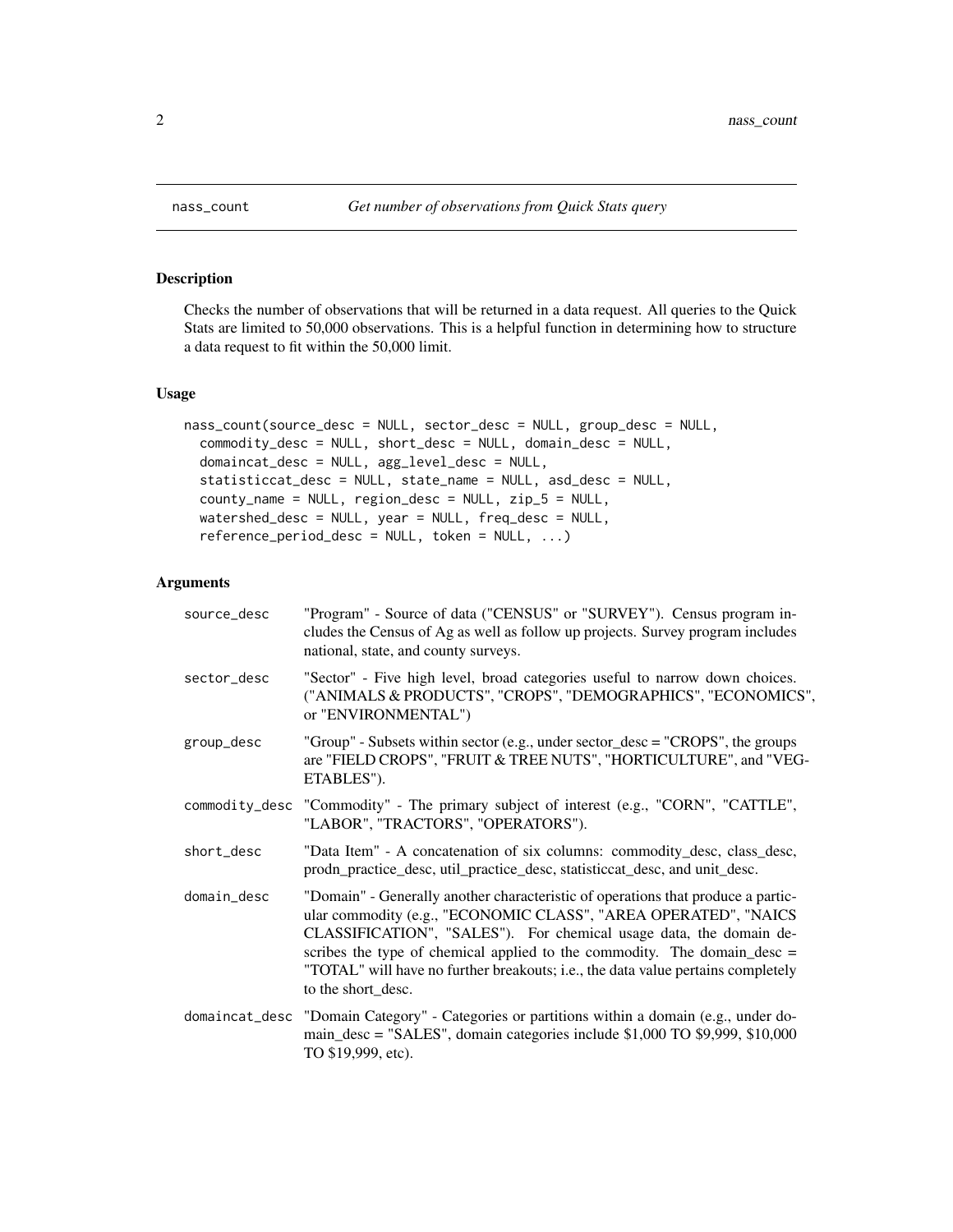<span id="page-2-0"></span>

|                       | agg_level_desc "Geographic Level" - Aggregation level or geographic granularity of the data.<br>("AGRICULTURAL DISTRICT", "COUNTY", "INTERNATIONAL", "NA-<br>TIONAL", "REGION : MULTI-STATE", "REGION : SUB-STATE", "STATE",<br>"WATERSHED", or "ZIP CODE")                                                                                                                                        |
|-----------------------|----------------------------------------------------------------------------------------------------------------------------------------------------------------------------------------------------------------------------------------------------------------------------------------------------------------------------------------------------------------------------------------------------|
| statisticcat_desc     |                                                                                                                                                                                                                                                                                                                                                                                                    |
|                       | "Category" - The aspect of a commodity being measured (e.g., "AREA HAR-<br>VESTED", "PRICE RECEIVED", "INVENTORY", "SALES").                                                                                                                                                                                                                                                                       |
| state_name            | "State" - State full name.                                                                                                                                                                                                                                                                                                                                                                         |
| asd_desc              | "Ag District" - Ag statistics district name.                                                                                                                                                                                                                                                                                                                                                       |
| county_name           | "County" - County name.                                                                                                                                                                                                                                                                                                                                                                            |
| region_desc           | "Region" - NASS defined geographic entities not readily defined by other stan-<br>dard geographic levels. A region can be a less than a state (SUB-STATE) or a<br>group of states (MULTI-STATE), and may be specific to a commodity.                                                                                                                                                               |
| $zip_5$               | "Zip Code" - US Postal Service 5-digit zip code.                                                                                                                                                                                                                                                                                                                                                   |
|                       | watershed_desc "Watershed" - Name assigned to the HUC.                                                                                                                                                                                                                                                                                                                                             |
| year                  | "Year" - The numeric year of the data and can be either a character or numeric<br>vector. Conditional values are also possible, for example a character vector of<br>">=1999" of "1999<=" will give years greater than or equal to 1999. Right now<br>the logical values can either be greater/less than or equal to with the logical at<br>either the beginning or end of a string with the year. |
| freq_desc             | "Period Type" - Length of time covered ("ANNUAL", "SEASON", "MONTHLY",<br>"WEEKLY", "POINT IN TIME"). "MONTHLY" often covers more than one<br>month. "POINT IN TIME" is as of a particular day.                                                                                                                                                                                                    |
| reference_period_desc |                                                                                                                                                                                                                                                                                                                                                                                                    |
|                       | "Period" - The specific time frame, within a freq_desc.                                                                                                                                                                                                                                                                                                                                            |
| token                 | API key, default is to use the value stored in . Renviron which is stored from<br>the nass_set_key function. If there is no API key stored in the environment, a<br>character string can be provided.                                                                                                                                                                                              |
| \dots                 | Not used.                                                                                                                                                                                                                                                                                                                                                                                          |

#### Value

Number of observations.

#### Examples

```
## Not run:
# Determine all the observations in NASS
nass_count()
## End(Not run)
## Not run:
# Find the number of observations for Wake County in North Carolina
nass_count(state_name = "NORTH CAROLINA", county_name = "WAKE")
```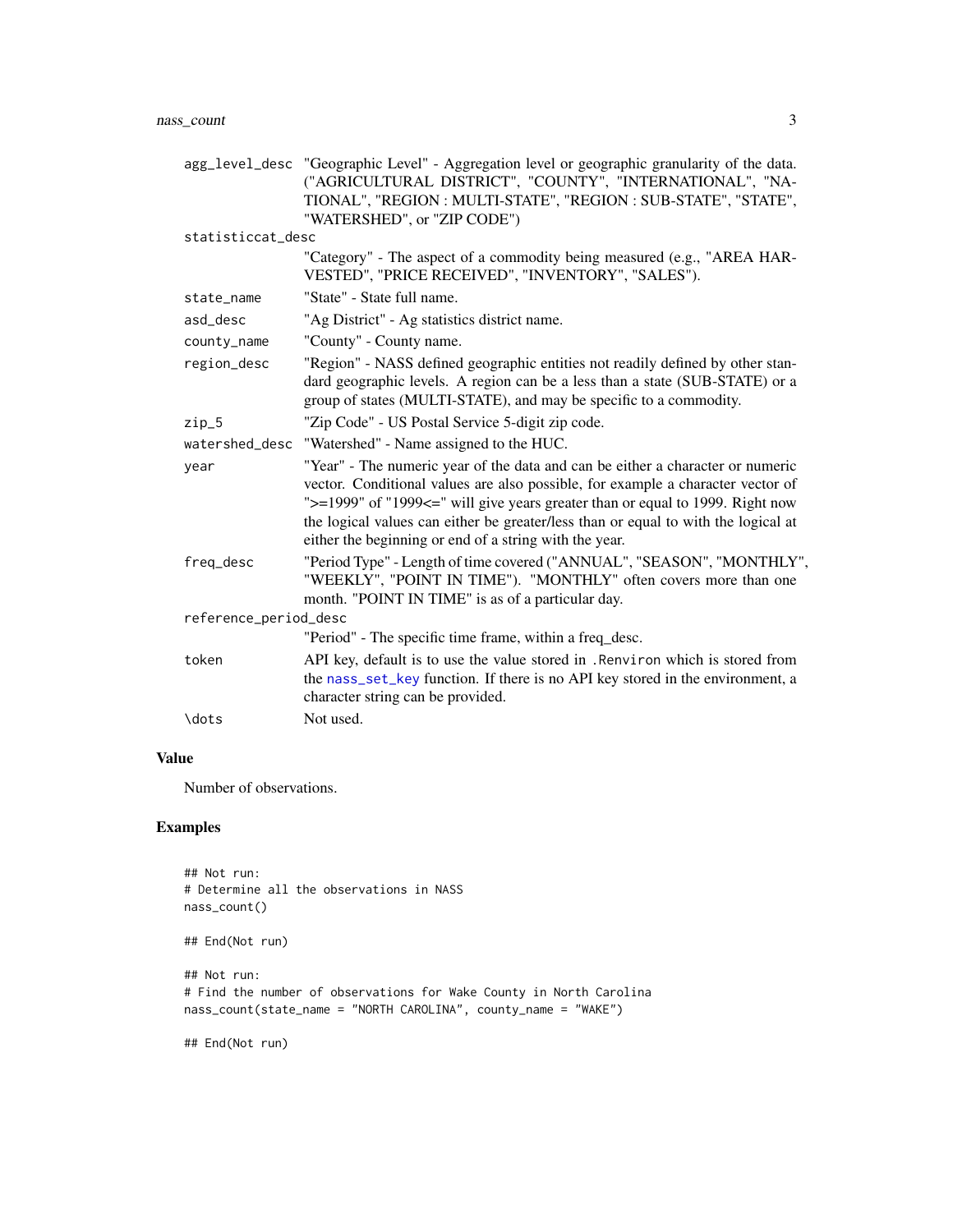<span id="page-3-1"></span><span id="page-3-0"></span>

#### Description

Sends query to Quick Stats API from given parameter values. Data request is limited to 50,000 records per the API. Use [nass\\_count](#page-1-1) to determine number of records in query.

#### Usage

```
nass_data(source_desc = NULL, sector_desc = NULL, group_desc = NULL,
 commodity_desc = NULL, short_desc = NULL, domain_desc = NULL,
  domaincat_desc = NULL, agg_level_desc = NULL,
  statisticcat_desc = NULL, state_name = NULL, asd_desc = NULL,
  county_name = NULL, region_desc = NULL, zip_5 = NULL,
 watershed_desc = NULL, year = NULL, freq_desc = NULL,
  reference_period_desc = NULL, token = NULL, format = c("CSV",
  "JSON", "XML"), numeric_vals = FALSE)
```
#### Arguments

| source_desc | "Program" - Source of data ("CENSUS" or "SURVEY"). Census program in-<br>cludes the Census of Ag as well as follow up projects. Survey program includes<br>national, state, and county surveys.                                                                                                                                                                                                                   |
|-------------|-------------------------------------------------------------------------------------------------------------------------------------------------------------------------------------------------------------------------------------------------------------------------------------------------------------------------------------------------------------------------------------------------------------------|
| sector_desc | "Sector" - Five high level, broad categories useful to narrow down choices.<br>("ANIMALS & PRODUCTS", "CROPS", "DEMOGRAPHICS", "ECONOMICS",<br>or "ENVIRONMENTAL")                                                                                                                                                                                                                                                |
| group_desc  | "Group" - Subsets within sector (e.g., under sector_desc = "CROPS", the groups<br>are "FIELD CROPS", "FRUIT & TREE NUTS", "HORTICULTURE", and "VEG-<br>ETABLES").                                                                                                                                                                                                                                                 |
|             | commodity_desc "Commodity" - The primary subject of interest (e.g., "CORN", "CATTLE",<br>"LABOR", "TRACTORS", "OPERATORS").                                                                                                                                                                                                                                                                                       |
| short_desc  | "Data Item" - A concatenation of six columns: commodity_desc, class_desc,<br>prodn_practice_desc, util_practice_desc, statisticcat_desc, and unit_desc.                                                                                                                                                                                                                                                           |
| domain_desc | "Domain" - Generally another characteristic of operations that produce a partic-<br>ular commodity (e.g., "ECONOMIC CLASS", "AREA OPERATED", "NAICS<br>CLASSIFICATION", "SALES"). For chemical usage data, the domain de-<br>scribes the type of chemical applied to the commodity. The domain_desc $=$<br>"TOTAL" will have no further breakouts; i.e., the data value pertains completely<br>to the short_desc. |
|             | domaincat_desc "Domain Category" - Categories or partitions within a domain (e.g., under do-<br>main_desc = "SALES", domain categories include \$1,000 TO \$9,999, \$10,000<br>TO \$19,999, etc).                                                                                                                                                                                                                 |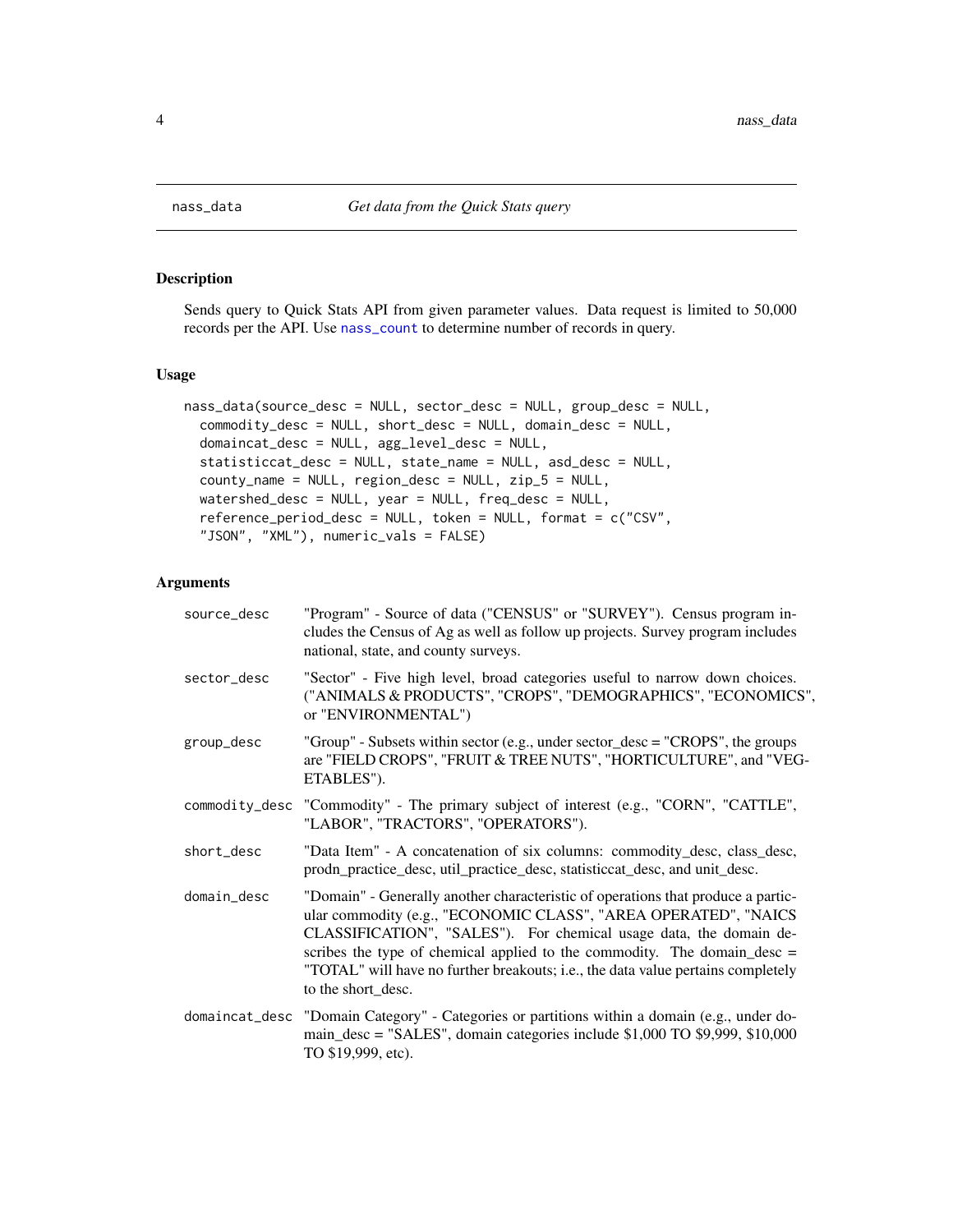<span id="page-4-0"></span>

|                       | agg_level_desc "Geographic Level" - Aggregation level or geographic granularity of the data.<br>("AGRICULTURAL DISTRICT", "COUNTY", "INTERNATIONAL", "NA-<br>TIONAL", "REGION : MULTI-STATE", "REGION : SUB-STATE", "STATE",<br>"WATERSHED", or "ZIP CODE")                                                                                                                                        |
|-----------------------|----------------------------------------------------------------------------------------------------------------------------------------------------------------------------------------------------------------------------------------------------------------------------------------------------------------------------------------------------------------------------------------------------|
| statisticcat_desc     |                                                                                                                                                                                                                                                                                                                                                                                                    |
|                       | "Category" - The aspect of a commodity being measured (e.g., "AREA HAR-<br>VESTED", "PRICE RECEIVED", "INVENTORY", "SALES").                                                                                                                                                                                                                                                                       |
| state_name            | "State" - State full name.                                                                                                                                                                                                                                                                                                                                                                         |
| asd_desc              | "Ag District" - Ag statistics district name.                                                                                                                                                                                                                                                                                                                                                       |
| county_name           | "County" - County name.                                                                                                                                                                                                                                                                                                                                                                            |
| region_desc           | "Region" - NASS defined geographic entities not readily defined by other stan-<br>dard geographic levels. A region can be a less than a state (SUB-STATE) or a<br>group of states (MULTI-STATE), and may be specific to a commodity.                                                                                                                                                               |
| $zip_5$               | "Zip Code" - US Postal Service 5-digit zip code.                                                                                                                                                                                                                                                                                                                                                   |
|                       | watershed_desc "Watershed" - Name assigned to the HUC.                                                                                                                                                                                                                                                                                                                                             |
| year                  | "Year" - The numeric year of the data and can be either a character or numeric<br>vector. Conditional values are also possible, for example a character vector of<br>">=1999" of "1999<=" will give years greater than or equal to 1999. Right now<br>the logical values can either be greater/less than or equal to with the logical at<br>either the beginning or end of a string with the year. |
| freq_desc             | "Period Type" - Length of time covered ("ANNUAL", "SEASON", "MONTHLY",<br>"WEEKLY", "POINT IN TIME"). "MONTHLY" often covers more than one<br>month. "POINT IN TIME" is as of a particular day.                                                                                                                                                                                                    |
| reference_period_desc |                                                                                                                                                                                                                                                                                                                                                                                                    |
|                       | "Period" - The specific time frame, within a freq_desc.                                                                                                                                                                                                                                                                                                                                            |
| token                 | API key, default is to use the value stored in . Renviron which is stored from<br>the nass_set_key function. If there is no API key stored in the environment, a<br>character string can be provided.                                                                                                                                                                                              |
| format                | Output format from API call. Defaults to CSV as it is typically the smallest<br>sized call. Other options are JSON and XML but these are not recommended.<br>XML currently not supported.                                                                                                                                                                                                          |
| numeric_vals          | Optional to convert the year, Value, and coefficient of variation (CV $\%$ ) to nu-<br>merics as opposed to defaulted character values. Default is to FALSE as some<br>Values have a suppression code. Converting to numeric will result in suppressed<br>values to be NA.                                                                                                                         |

#### Value

A data frame containing query to API.

#### Examples

```
## Not run:
# Get state values in 2012 for all of the values of agricultural land
```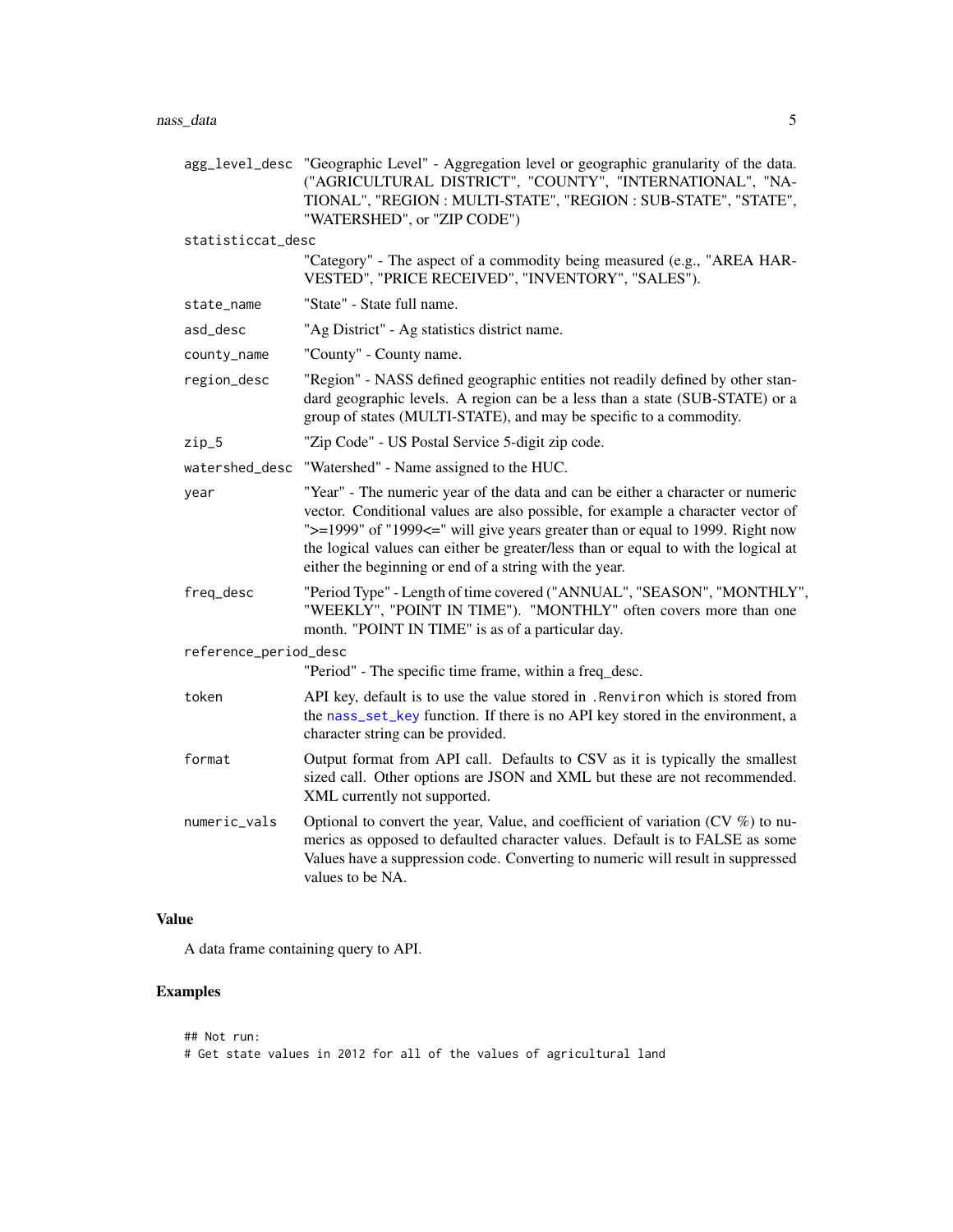```
nass_data(agg_level_desc = "STATE", year = "2012",
commodity_desc = "AG LAND", domain_desc = "VALUE")
## End(Not run)
## Not run:
# Get county level values in 2012 for the specific data item
  nass_data(year = 2012, agg_level_desc = "COUNTY",
  short_desc = "AG LAND, INCL BUILDINGS - ASSET VALUE, MEASURED IN $")
## End(Not run)
```
nass\_param *Get all possible values of a parameter*

#### Description

All possible values of a parameter for a given query. Helps to understand the columns of data.frame from [nass\\_data](#page-3-1).

#### Usage

```
nass_param(param = NULL, source_desc = NULL, sector_desc = NULL,
  group_desc = NULL, commodity_desc = NULL, short_desc = NULL,
 domain_desc = NULL, domaincat_desc = NULL, agg_level_desc = NULL,
  statisticcat_desc = NULL, state_name = NULL, asd_desc = NULL,
 county_name = NULL, region_desc = NULL, zip_5 = NULL,
 watershed_desc = NULL, year = NULL, freq_desc = NULL,
  reference_period_desc = NULL, token = NULL)
```
#### Arguments

| param       | A valid parameter value. Available names are: source_desc, sector_desc, group_desc,<br>commodity_desc, short_desc, domain_desc, domaincat_desc, agg_level_desc,<br>statisticcat_desc, state_name, asd_desc, county_name, region_desc, zip_5, wa-<br>tershed_desc, year, freq_desc, and reference_period_desc. |
|-------------|---------------------------------------------------------------------------------------------------------------------------------------------------------------------------------------------------------------------------------------------------------------------------------------------------------------|
| source_desc | "Program" - Source of data ("CENSUS" or "SURVEY"). Census program in-<br>cludes the Census of Ag as well as follow up projects. Survey program includes<br>national, state, and county surveys.                                                                                                               |
| sector desc | "Sector" - Five high level, broad categories useful to narrow down choices.<br>("ANIMALS & PRODUCTS", "CROPS", "DEMOGRAPHICS", "ECONOMICS",<br>or "ENVIRONMENTAL")                                                                                                                                            |
| group_desc  | "Group" - Subsets within sector (e.g., under sector_desc = "CROPS", the groups<br>are "FIELD CROPS", "FRUIT & TREE NUTS", "HORTICULTURE", and "VEG-<br>ETABLES").                                                                                                                                             |
|             | commodity_desc "Commodity" - The primary subject of interest (e.g., "CORN", "CATTLE",<br>"LABOR", "TRACTORS", "OPERATORS").                                                                                                                                                                                   |

<span id="page-5-0"></span>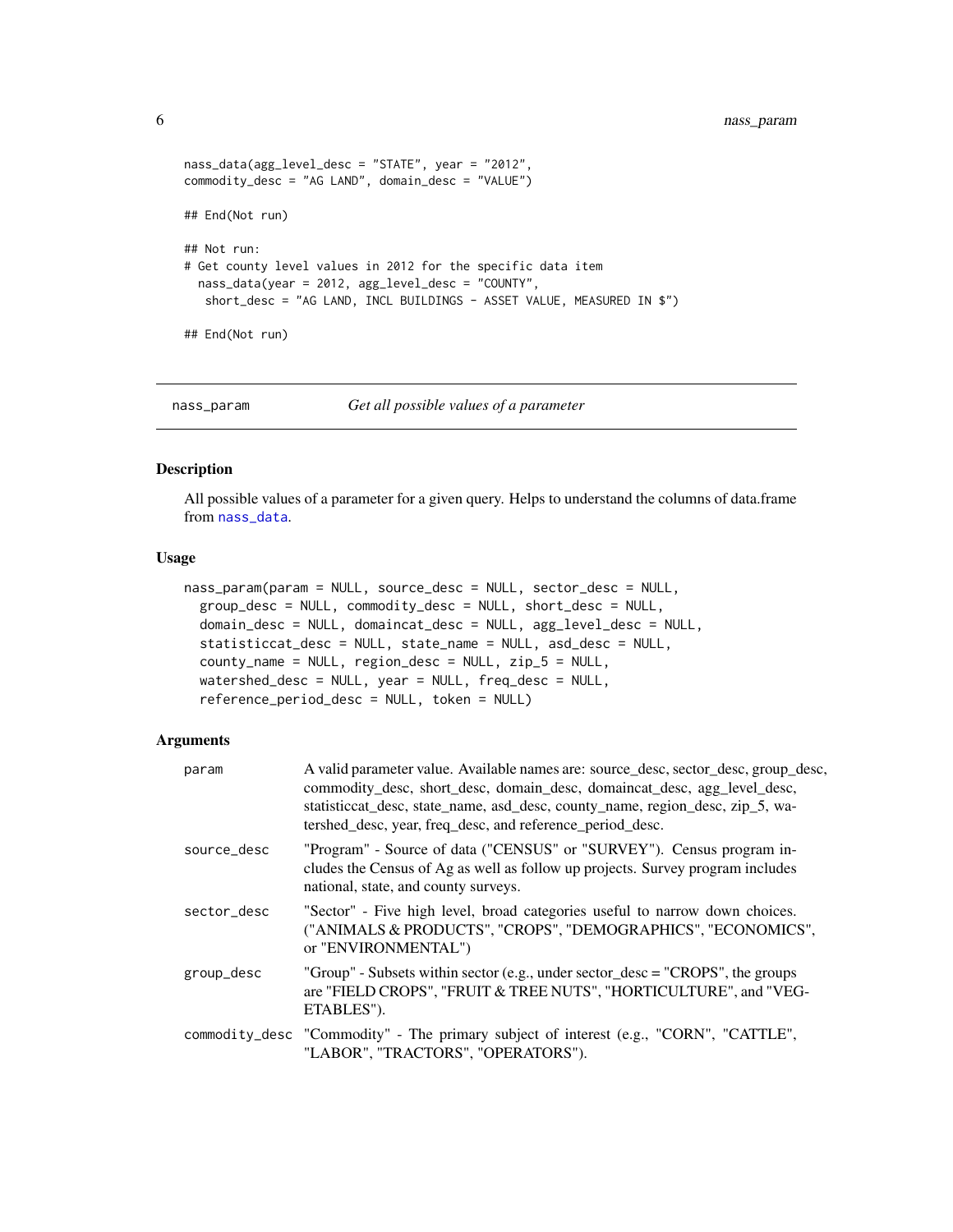<span id="page-6-0"></span>

| short_desc            | "Data Item" - A concatenation of six columns: commodity_desc, class_desc,<br>prodn_practice_desc, util_practice_desc, statisticcat_desc, and unit_desc.                                                                                                                                                                                                                                                         |
|-----------------------|-----------------------------------------------------------------------------------------------------------------------------------------------------------------------------------------------------------------------------------------------------------------------------------------------------------------------------------------------------------------------------------------------------------------|
| domain_desc           | "Domain" - Generally another characteristic of operations that produce a partic-<br>ular commodity (e.g., "ECONOMIC CLASS", "AREA OPERATED", "NAICS<br>CLASSIFICATION", "SALES"). For chemical usage data, the domain de-<br>scribes the type of chemical applied to the commodity. The domain_desc =<br>"TOTAL" will have no further breakouts; i.e., the data value pertains completely<br>to the short_desc. |
| domaincat_desc        | "Domain Category" - Categories or partitions within a domain (e.g., under do-<br>main_desc = "SALES", domain categories include \$1,000 TO \$9,999, \$10,000<br>TO \$19,999, etc).                                                                                                                                                                                                                              |
| agg_level_desc        | "Geographic Level" - Aggregation level or geographic granularity of the data.<br>("AGRICULTURAL DISTRICT", "COUNTY", "INTERNATIONAL", "NA-<br>TIONAL", "REGION : MULTI-STATE", "REGION : SUB-STATE", "STATE",<br>"WATERSHED", or "ZIP CODE")                                                                                                                                                                    |
| statisticcat_desc     |                                                                                                                                                                                                                                                                                                                                                                                                                 |
|                       | "Category" - The aspect of a commodity being measured (e.g., "AREA HAR-<br>VESTED", "PRICE RECEIVED", "INVENTORY", "SALES").                                                                                                                                                                                                                                                                                    |
| state_name            | "State" - State full name.                                                                                                                                                                                                                                                                                                                                                                                      |
| asd_desc              | "Ag District" - Ag statistics district name.                                                                                                                                                                                                                                                                                                                                                                    |
| county_name           | "County" - County name.                                                                                                                                                                                                                                                                                                                                                                                         |
| region_desc           | "Region" - NASS defined geographic entities not readily defined by other stan-<br>dard geographic levels. A region can be a less than a state (SUB-STATE) or a<br>group of states (MULTI-STATE), and may be specific to a commodity.                                                                                                                                                                            |
| $zip_5$               | "Zip Code" - US Postal Service 5-digit zip code.                                                                                                                                                                                                                                                                                                                                                                |
| watershed_desc        | "Watershed" - Name assigned to the HUC.                                                                                                                                                                                                                                                                                                                                                                         |
| year                  | "Year" - The numeric year of the data and can be either a character or numeric<br>vector. Conditional values are also possible, for example a character vector of<br>">=1999" of "1999<=" will give years greater than or equal to 1999. Right now<br>the logical values can either be greater/less than or equal to with the logical at<br>either the beginning or end of a string with the year.              |
| freq_desc             | "Period Type" - Length of time covered ("ANNUAL", "SEASON", "MONTHLY",<br>"WEEKLY", "POINT IN TIME"). "MONTHLY" often covers more than one<br>month. "POINT IN TIME" is as of a particular day.                                                                                                                                                                                                                 |
| reference_period_desc |                                                                                                                                                                                                                                                                                                                                                                                                                 |
|                       | "Period" - The specific time frame, within a freq_desc.                                                                                                                                                                                                                                                                                                                                                         |
| token                 | API key, default is to use the value stored in . Renviron which is stored from<br>the nass_set_key function. If there is no API key stored in the environment, a<br>character string can be provided.                                                                                                                                                                                                           |

#### Value

Character vector of all possible parameter values.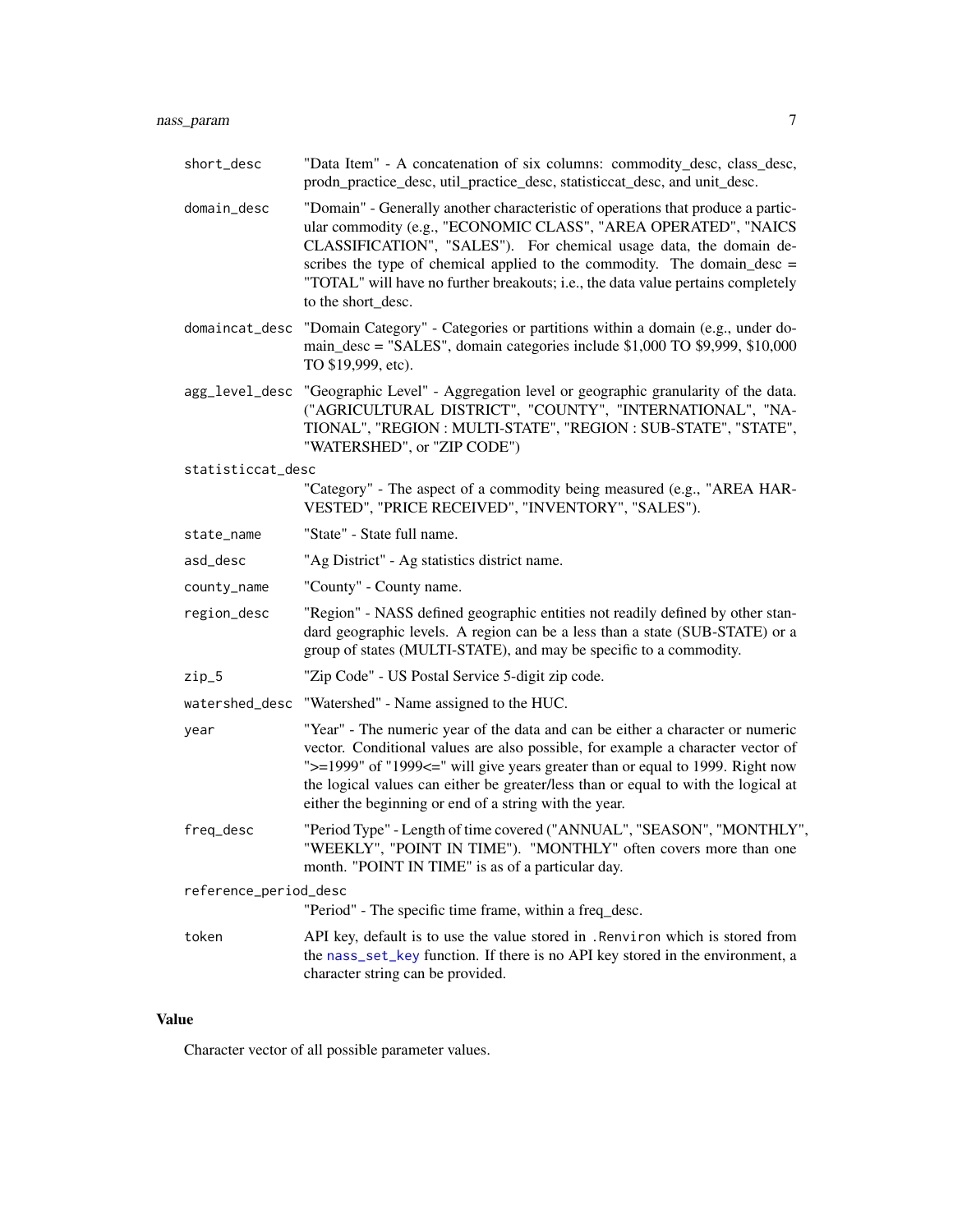#### Examples

```
## Not run:
# Return the program sources for data
nass_param("source_desc")
## End(Not run)
## Not run:
# Return the group categories available in the CROPS sector
nass_param("group_desc", sector_desc = "CROPS")
## End(Not run)
```
<span id="page-7-1"></span>nass\_set\_key *Set a Quick Stats API key*

#### Description

This function will add your Quick Stats API key to your .Renviron file so it can be called securely without being stored in your code. After you have installed your key, it can be called any time by typing Sys.getenv("NASS\_KEY") and can be used in package functions by simply typing NASS\_KEY. If you do not have an .Renviron file, the function will create on for you. If you already have an .Renviron file, the function will append the key to your existing file, while making a backup of your original file for disaster recovery purposes.

#### Usage

nass\_set\_key(key = NULL, overwrite = FALSE)

#### Arguments

| kev       | The API key provided to you from NASS formatted in quotes. A key can be<br>acquired at https://quickstats.nass.usda.gov/api |
|-----------|-----------------------------------------------------------------------------------------------------------------------------|
| overwrite | If this is set to TRUE, it will write an existing NASS KEY that you already have<br>in your . Renviron file.                |

#### Examples

```
## Not run:
set_nass_key("abcd012345678901234567890123456789")
# First time, relead your enviornment so you can use the key without
# restarting R.
readRenviron("~/.Renviron")
# You can check it with:
Sys.getenv("NASS_KEY")
```
<span id="page-7-0"></span>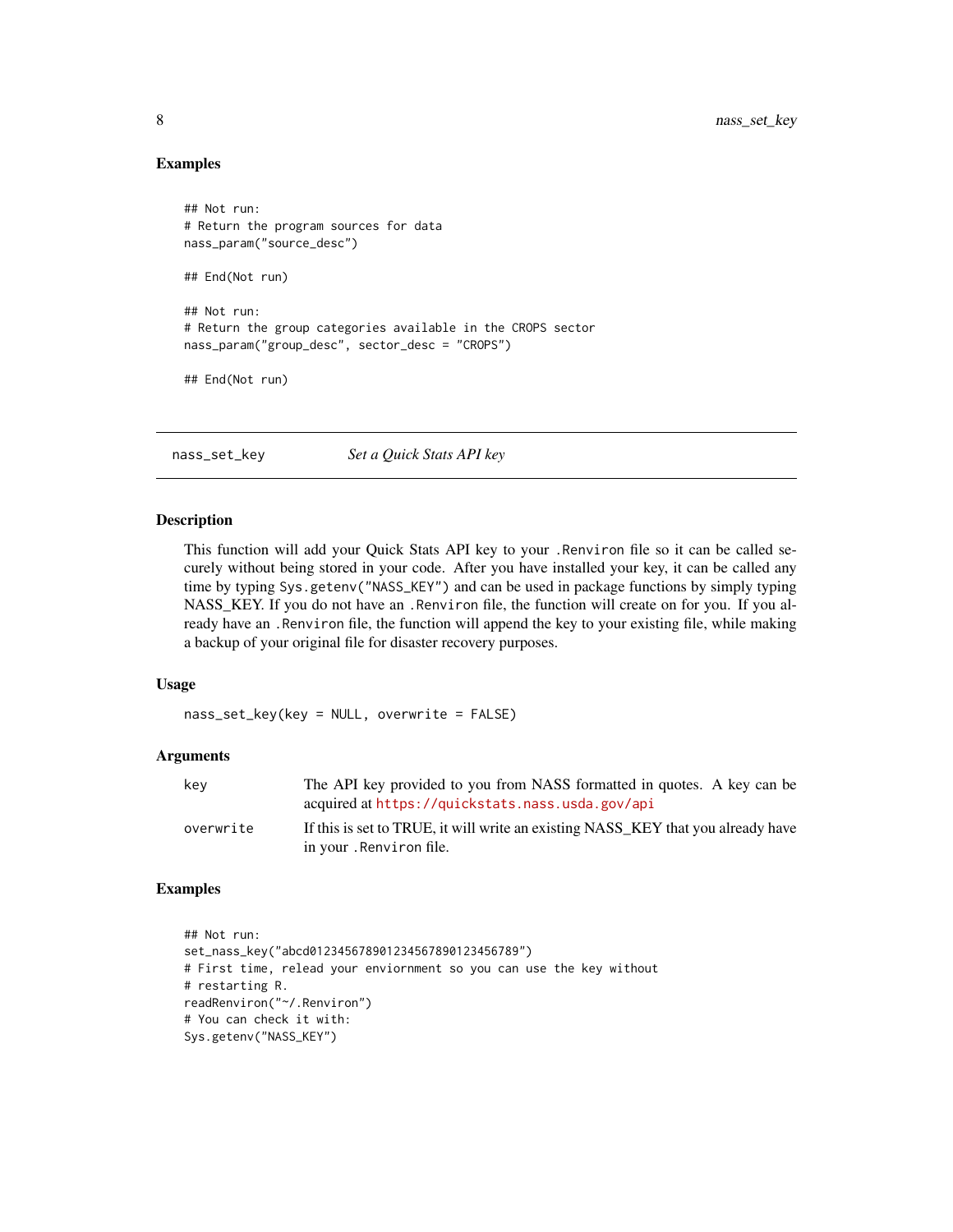nass\_set\_key 9

## End(Not run) ## Not run: # If you need to overwrite an existing key: nass\_set\_key("abcd012345678901234567890123456789", overwrite = TRUE) # First time, relead your enviornment so you can use the key without # restarting R. readRenviron("~/.Renviron") # You can check it with: Sys.getenv("NASS\_KEY")

## End(Not run)